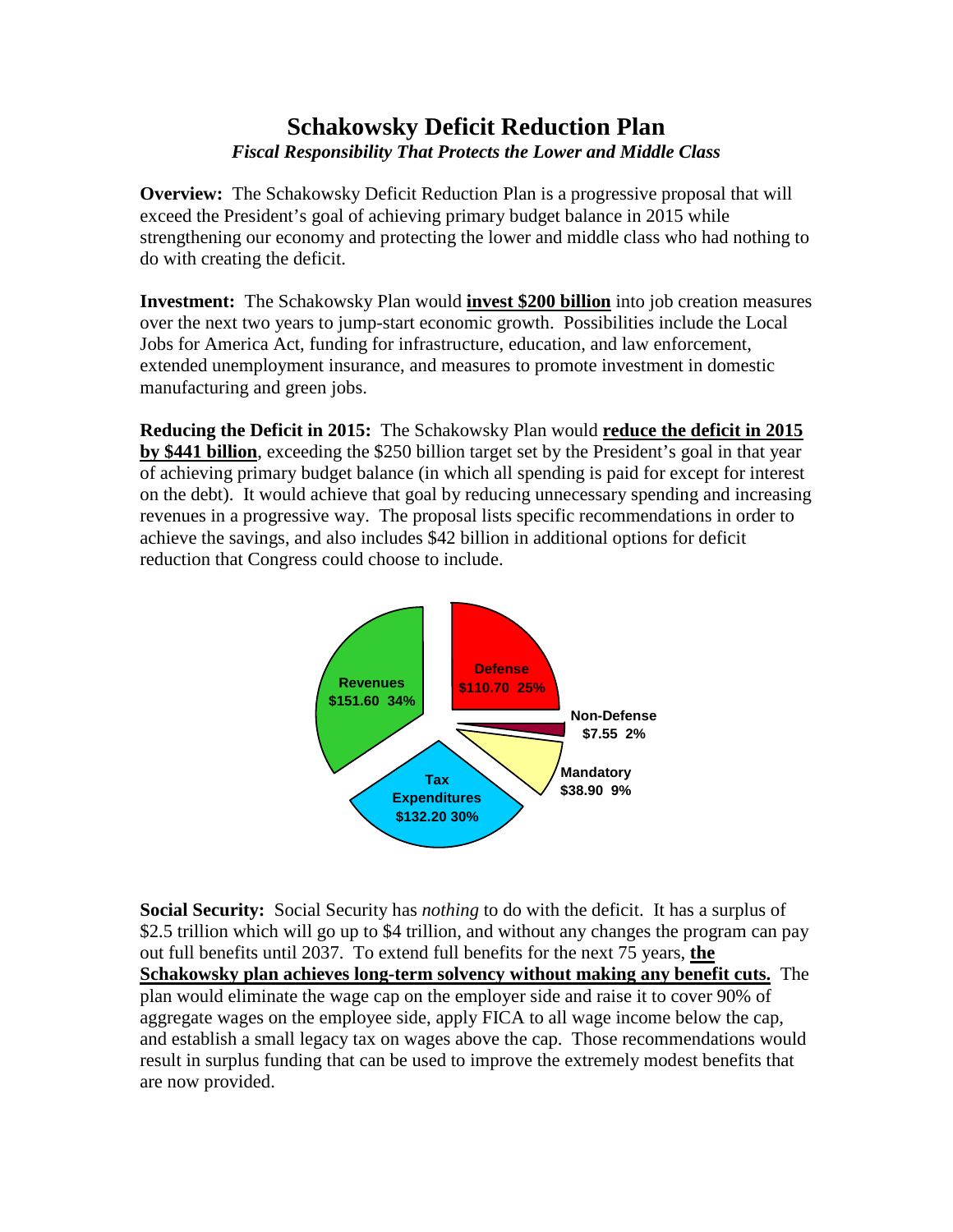**Schakowsky Deficit Reduction Plan** 

|                      | Option                                                                                          | in 2015 (\$Billions)<br><b>Deficit Reduction</b> | Details                                                                                                                                                                                                                    |
|----------------------|-------------------------------------------------------------------------------------------------|--------------------------------------------------|----------------------------------------------------------------------------------------------------------------------------------------------------------------------------------------------------------------------------|
| <b>TOTAL</b>         |                                                                                                 | 440.95                                           |                                                                                                                                                                                                                            |
|                      | Corporation<br>Eliminate the<br>Overseas Private<br>Inethnent                                   | $\frac{0}{5}$                                    | supports.<br>perations of many large, private U.S. corporations<br>The Overseas Private Investment Corporation (CPIC) subsidizes the toreign<br>through financing and insurance                                            |
| <u>Discretionary</u> | Sell excess federal<br>property <sup>*</sup>                                                    |                                                  | 55,000 identified as under- or not-utilized<br>Address the 14,000 buildings and structures currently designated as excess and                                                                                              |
| Non-Defense          | printing costs"<br>Reduce unnecessary                                                           | $\frac{0.4}{4}$                                  | Reduce unnecessary printing and publishing costs by allowing certain documents to be<br>released in electronic-only torm.                                                                                                  |
| יט<br>ט              | Other efficiencies,                                                                             |                                                  | technologies and practices to personal computer usage, and eliminate paper paystubs<br>Based on Administration proposals.<br>Make double-sided the default setting for copy machines, introduce energy saving              |
|                      | Federal Government<br>Payments by the<br>Recommendations to<br>Reduce Improper<br>Implement GAO | ທ                                                | <b>PA 9% XOLIQ save aport \$3 million</b><br>payments in 2009 through 60 different federal progra<br>GAO estimates that the federal government made al<br>bout \$99 billion in improper<br>ims. Reducing improper payments |
|                      |                                                                                                 |                                                  |                                                                                                                                                                                                                            |

| Additional Options:<br>| Require airports to fund a larger portion of the cost of aviation security\* (\$1.9 B)<br>| Trim the federal vehicle budget\* (\$0.3 B)<br>| Trim the federal vehicle budget\* (\$0.3 B)

"Indicates this option was included in the Bowles-Simpson proposal

**Updated 11/18/10**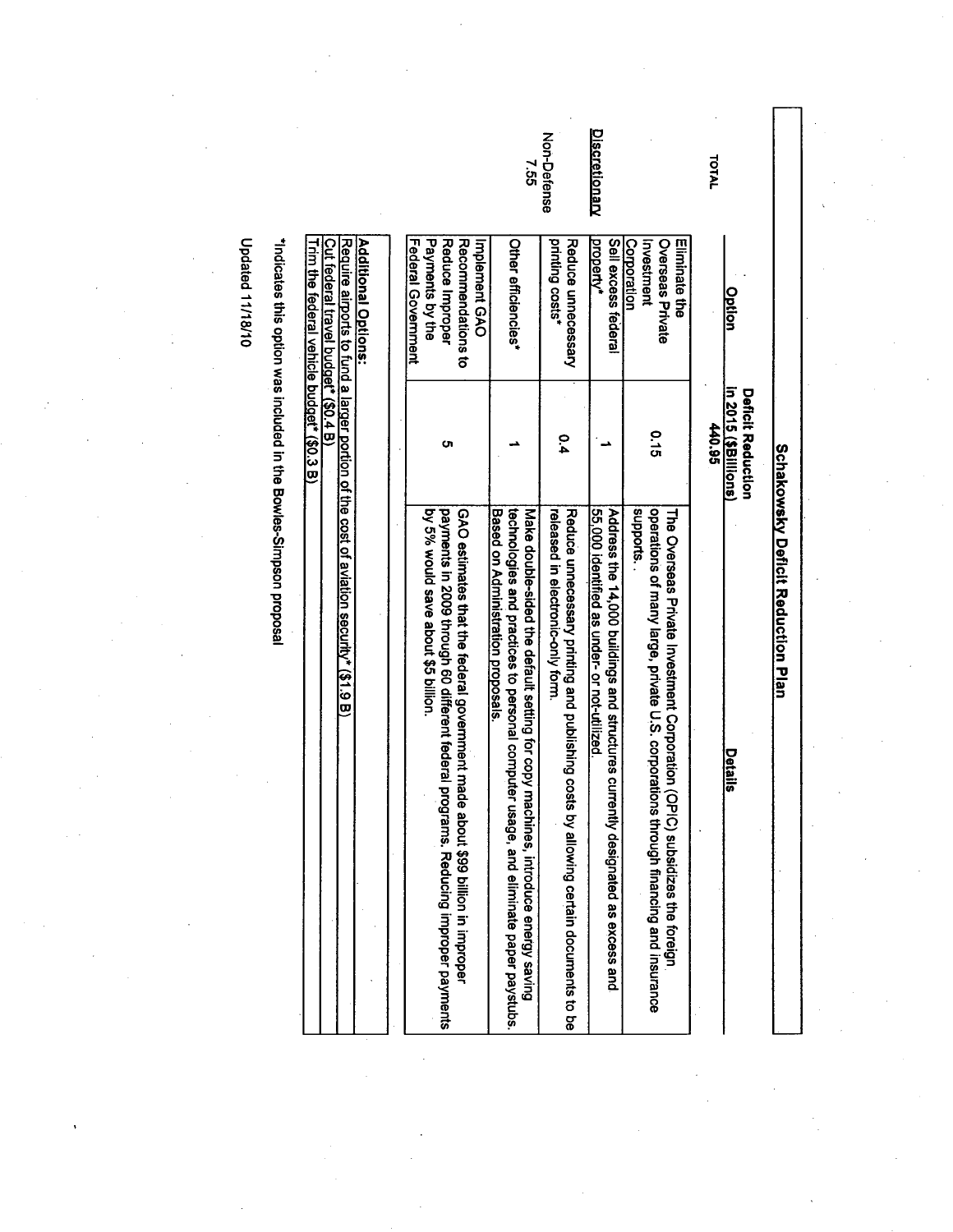| <u>Option</u>                                                                               | in 2015 (\$Billions)<br><b>Deficit Reduction</b> | Details                                                                                                                                                                                                                                           |
|---------------------------------------------------------------------------------------------|--------------------------------------------------|---------------------------------------------------------------------------------------------------------------------------------------------------------------------------------------------------------------------------------------------------|
|                                                                                             |                                                  |                                                                                                                                                                                                                                                   |
| Reduce military<br>personnel deployed in<br>Europe and Asia*                                | ನ                                                | (currently about 150,000 people) by 1/3.<br>Reduce # of U.S. soldiers permanentaly stationed on U.S. bases in Europe and<br>reduction but for an estimated savings of only \$8.5 billion)<br>(Bowles/Simpson draft lists the same<br>Asia         |
| arsena<br>strategic nuclear<br>Reduced deployed                                             | 11.4                                             | Reduce deployed arsenal by 85%, to about 300 weapons                                                                                                                                                                                              |
| End V-22 Ospreys*                                                                           | <br>ت                                            | Full cancellation of the Pentagon's purchase of over 450 V-22s                                                                                                                                                                                    |
| <u>destroyer</u><br>Arleigh Burke class<br>Buy only one DDG-51                              | <u>:</u>                                         | purchase one destroyer<br>Reduce Navy's plan to purchase two DDG-51 destroyers in 2015, and instead only                                                                                                                                          |
| aircraft carriers<br>Buy only two CVN-80                                                    | $\vec{a}$                                        | only two carriers<br>Reduce Navy's order from 3 additional Gerald Ford class nuclear aircraft camers<br>ಕ                                                                                                                                         |
| combat ships<br>Buy fewer littoral                                                          | بـ<br>ما                                         | 2015 to only two ships per year<br>Reduce Navy's plan to purchase littoral combat ships from 4 ships per year in 2013 to                                                                                                                          |
| defense programs<br>End some missile                                                        | ᅭ<br>ىن                                          | Eliminate some of the DoD's missile defense programs                                                                                                                                                                                              |
| of the Expeditionary<br>Fighting Vehice*<br>Eliminate procurement                           | o.o                                              | Sec. Gates<br>Cancel the Marine Corps' procurement of this amphibious vehicle, as recommended by                                                                                                                                                  |
| Reduce U.S. ground<br><b>SeQIO</b>                                                          | 12.1                                             | Reduce Army and Marine Corps to their pre-Iraq/Afghanistan war sizes                                                                                                                                                                              |
| Reduce civilian<br>personne                                                                 | $\bullet$                                        | Proportional reduction in civilian personnel, in accordance with reduction in ground<br>torces                                                                                                                                                    |
| <b>Strike Fighters</b><br>Buy fewer F-35 Joint                                              | 4,7                                              | Cut planned 2015 purchase of 89 JSFs in hall                                                                                                                                                                                                      |
| Buy fewer Virginia<br>Class submarines                                                      | $\frac{2}{9}$                                    | Cancel planned increase from one sub per year to two subs per year                                                                                                                                                                                |
| and evaluation*<br>development, testing<br>Research,                                        | ਠ                                                | pillia<br>15% reduction (Bowles/Simpson Draft calls for a 10% reduction, for a savings of \$7                                                                                                                                                     |
| sanoub<br>Reduce carrier battle                                                             | ω                                                | Retire two (out of a current total of 11) carrier battle groups                                                                                                                                                                                   |
| Sec. Gates to deficit<br>savings planned by<br>Apply the overhead<br>reduction <sup>*</sup> | ន                                                | goal of \$100 billion.<br>Gates plans to find efficiencies and reduce overhead costs, with a five-year savings                                                                                                                                    |
| cuts to defense<br>contracting*<br>Double Sec. Gates                                        | cn<br>.<br>د                                     | staff<br>Double the proposed cuts to contractor personnel who augment defense headquarters                                                                                                                                                        |
| Prepositioning Force*<br>Maritime<br><b>Cancel Navy's Future</b>                            | ∸                                                | Cancel "sea-basing" program, which faces technical challenges                                                                                                                                                                                     |
| Combat Vehicle, and<br>Vehicle, Ground<br>Cancel Joint Light<br>Joint Tactical Radio*       | 23                                               | Army continues to upgrade current fleet of tactical vehicles                                                                                                                                                                                      |
| Force tactical fighter<br>Retire two US Air<br>wings.                                       | 4.5                                              | personnel costs for approximately 3,000 air force personnel; reduced air wing<br>Savings reflect reduced aircraft, missile, and ammunition procurement costs; reduced<br>operations and maintenance expenses; and reduced base operating expenses |

Schakowsky Deficit Reduction Plan

"Indicates this option was included in the Bowles-Simpson proposal

Defense<br>\$110.7 Billion **Discretionary**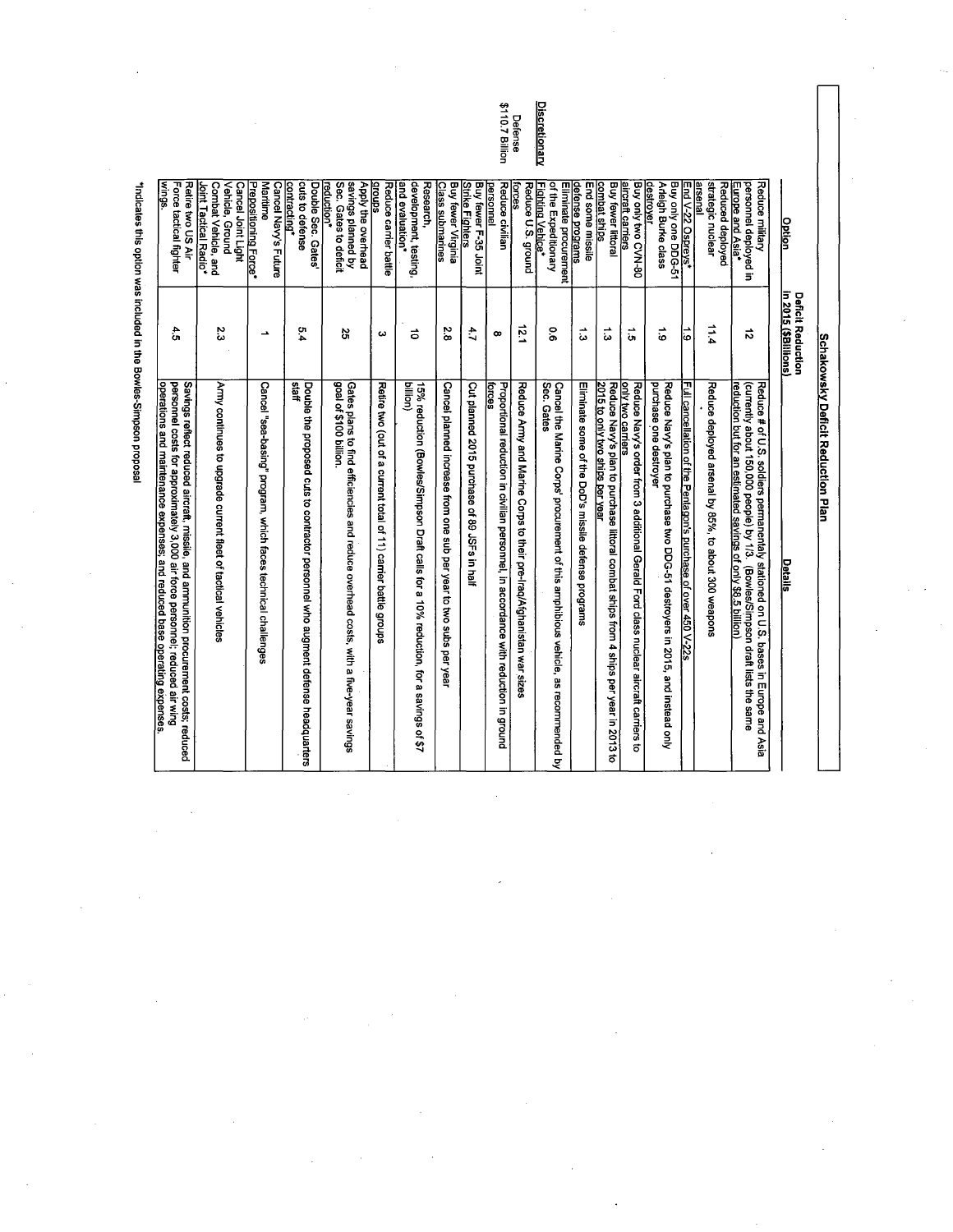| Mandatory                        |                                                                 |                                                |                                                                                                                                                                                                                                                                            |
|----------------------------------|-----------------------------------------------------------------|------------------------------------------------|----------------------------------------------------------------------------------------------------------------------------------------------------------------------------------------------------------------------------------------------------------------------------|
|                                  | Robust Public Option                                            | ื่อ                                            | Creates a publicly-administered plan (initially using Medicare ra<br>private insurance plans in Exchanges.<br>tes) to compete with                                                                                                                                         |
|                                  | manufacturers to full<br>Require full drug<br>rebates from drug | Ω                                              | Ensures that the costs of drugs for individuals enrolled in both<br>Medicare and Medicaid                                                                                                                                                                                  |
| <b>Health Care</b>               | eligibie individuals in<br>premium subsidy<br>Part D'           |                                                | are no higher than Medicare costs.                                                                                                                                                                                                                                         |
| \$31.2 Billion                   | Ban Pay-For-Delay                                               | $\vec{v}$                                      | Ban anticompetitive patent settlements, in which manufacturers of brand-name drugs<br>pay potential generic competitors to stay out of the market.                                                                                                                         |
|                                  | Medicate KX Plan                                                | (Requested score<br>commission)<br>from fiscal | Establishes a Medicare-administered Part D drug plan to compete with private plans.                                                                                                                                                                                        |
|                                  | <b>Medicate KX Price</b><br>Negotlation                         | #                                              | Bipartisan Policy Center's Debt Reduction Task Force<br>Requires Medicare to use its bargaining power to negotiate for<br>requested from fiscal commission; \$14 billion estimate from similar proposal by the<br>drug prices. Score                                       |
|                                  | <b>Additional Options:</b>                                      |                                                |                                                                                                                                                                                                                                                                            |
|                                  |                                                                 |                                                | Reduce exclusivity period for brand-name biologics from 12 years to 7 years (\$0.6 B)                                                                                                                                                                                      |
| ther" Mandatory<br>\$7.7 Billion | Reduce farm subsidies                                           | $\ddot{\ddot{\delta}}$                         | agriculture goes disproportionately to large, corporate farms in<br>50% cut in federal direct support for agriculture. Much of the federal assistance for<br>family farms. Large profit margins for big corporate farms at the<br>ways that hurt smaller<br>production and |

"Indicates this option was included in the Bowles-Simpson proposal

Mandatory<br>Subtotal<br>\$38.9 Billion

"Other" Mandatory |Reduce farm subsidies|<br>\$7.7 Billion

Eliminate the Market<br>Access Program

 $\overline{c}$ 

The Market Access program uses taxpayer dollars to fund advertising and promotion<br>by private companies marketing agricultural products in other countries. These<br>|companies include McDonald's, Nabisco, Fruit of the Loom, an

marketing levels exerts massive downward pressure on farm commodity prices.

Option **Deficit Reduction<br>In 2015 (\$Billions)** 

**Schakowsky Deficit Reduction Plan** 

<u>Details</u>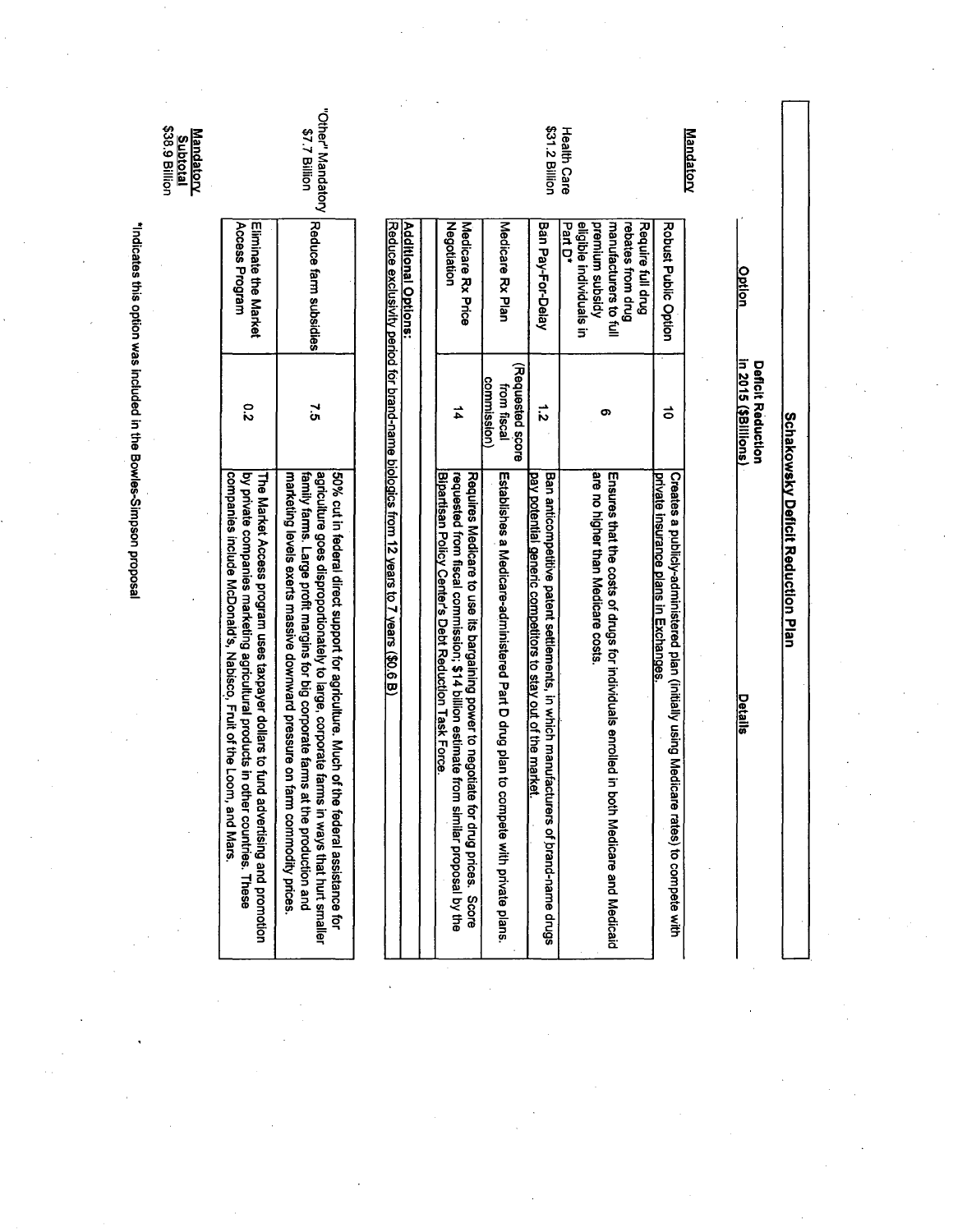Close Dividend of Financial Corporate Eliminate the Source Income meals and deduction for business <u>acquisitions</u> for mergers and Repeal a tax subsidy Financial Firms Tax Deferral for Close Active Financing Loophole for Foreign Payments Debt Interest Limit the Deductibility <u>Option</u> Deficit Reduction<br>in 2015 (\$Billions) 77.1 34.1 ಕ o. .တ This tax break allows firms to avoid bringing foreign income back to the U.S companies taking on too much debt was a major cause of the financial crisis. This and discourage highly-leveraged financing. Many economists have said that fraud and abuse This deduction has been reduced twice before; it also results in an unknown amount of Go back to old rule for writing off "intangible" assets. Existing rule functionally has<br>served as a tax break for mergers and acquisitions. The old rule would only allow a tax in the U.S This tax break encourages firms to make investments overseas and avoid paying taxes option would make the preference an after-tax credit of 25% rather than a pre-tax Limiting the tax policy that favors debt as a financing source would generate revenue break for assets that could be shown to depreciate over time leduction **Details** 

**Schakowsky Deficit Reduction Plan** 

## **Additional Options:**

entertaintmen

<u>other health insurance companies are Ineligible. (\$0.7 B).</u><br>Capital gains treatment of certain timber income - Eliminate treatment of certain timber sales as capital gains rather than income. Special Blue Cross/Blue Shield deduction - Eliminate special deduction that acts as a federal subsidy for operations, and for which

 $30.1 B$ 

Expensing of multiperiod timber growing costs - Eliminate special rules that allow timber companies to immediately write off their potuction costs even though other businesses have to amortize those costs. (\$0.3 B)

<u>Eliminate tax-exempt status for insurance companies operated by tax-exempt organizations. (\$0.2 B)</u><br>Exception from passive loss rules for \$25000 of rental loss - These special rules for real estate investors relate to how

losses are treated. The exception means that rental losses aren't protected by rules that prevent the ability of an individual to use le losses as a tax shelter. (\$13 B)

Expensing of certain multiperiod agricultural production costs - Eliminate exemption of livestock and crops with production period of iminate special capital gains tax rate for sales of certain agricultural items, and instead tax such sales as income. (\$1 B)

2+ years from uniform cost capitalization rules. (\$0.1 B)

iminate the ability to expense capital improvements (including feed and fertilizer) as property. (\$0.1 B)

<u>iminate mortgage interest deduction for second homes</u>

Tax Expenditures \$132.2 Bilion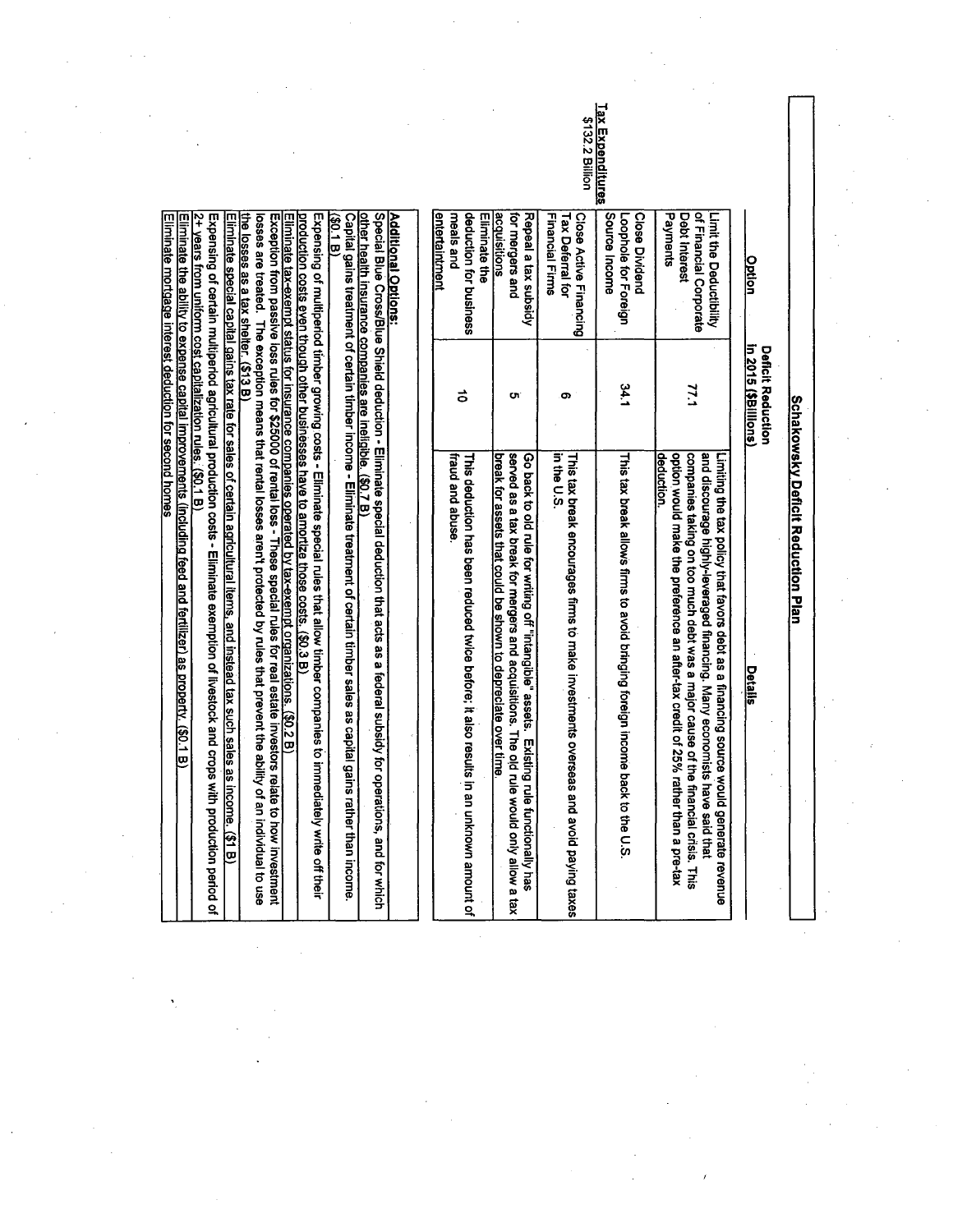| Subtotal<br>\$151.6 Billion<br><b>Revenues</b> |                                                                                                                                          | Non-Tax Revenues<br>\$7 Billion                                                                                                                                                                                                                  |                                                                                                                                                                                                                                                                                                                                                                                                                                                                                                                                                                                                                                 |                                                                             |                                                                                                                                                                                                                                 | \$144.6 Billion                                                                                                                                                                                                                                                                                                                                                                            | Revenues<br>$T$ axes                                                                                                                                                                               |                                                  |                                   |  |
|------------------------------------------------|------------------------------------------------------------------------------------------------------------------------------------------|--------------------------------------------------------------------------------------------------------------------------------------------------------------------------------------------------------------------------------------------------|---------------------------------------------------------------------------------------------------------------------------------------------------------------------------------------------------------------------------------------------------------------------------------------------------------------------------------------------------------------------------------------------------------------------------------------------------------------------------------------------------------------------------------------------------------------------------------------------------------------------------------|-----------------------------------------------------------------------------|---------------------------------------------------------------------------------------------------------------------------------------------------------------------------------------------------------------------------------|--------------------------------------------------------------------------------------------------------------------------------------------------------------------------------------------------------------------------------------------------------------------------------------------------------------------------------------------------------------------------------------------|----------------------------------------------------------------------------------------------------------------------------------------------------------------------------------------------------|--------------------------------------------------|-----------------------------------|--|
|                                                | <b>Additional Options:</b>                                                                                                               | Raise rates that the<br>private sector pays for<br><u>use of public resources</u>                                                                                                                                                                | Compensation Tax<br>Excessive Executive<br>(517.4 B)                                                                                                                                                                                                                                                                                                                                                                                                                                                                                                                                                                            | Additional Options:<br>mplement a 1.5% surtax on corporate income (\$5.8 B) | Cap and Trade (Divert<br>50% as Rebates)                                                                                                                                                                                        | with a Progressive<br>Schedule of Marginal<br>Reform the Estate Tax<br><b>Tax Rates</b>                                                                                                                                                                                                                                                                                                    | Dividends as Ordinary<br>Tax Capital Gains and<br>ncome                                                                                                                                            | <u>Option</u>                                    |                                   |  |
|                                                |                                                                                                                                          | ⊣                                                                                                                                                                                                                                                | 4.                                                                                                                                                                                                                                                                                                                                                                                                                                                                                                                                                                                                                              |                                                                             | ပ္လ                                                                                                                                                                                                                             | 4:5                                                                                                                                                                                                                                                                                                                                                                                        | 68.1                                                                                                                                                                                               | in 2015 (\$Billions)<br><b>Deficit Reduction</b> |                                   |  |
|                                                | Raise liability caps in federal law or index with inflation, where it isn't already (e.g. the Clean<br>Water Act, the Oil Pollution Act) | extend FCC's authority to auction radio spectru<br>instead; limit Dept. of Interior royalty relief to offshore drilling and gas production;<br>e.g. EPA gives away SO2 allowances each year under the Clean Air Act - auction them<br>m licenses | accounting loopholes that encourage excessive executive pay:<br>bonuses, retirement, deferred compensation, and stock options. We would close the following tax and<br>1. Unlimited deferred pay (\$80.6 million)<br>around this by increasing performance-based compensation or other benefits, which are not taxed, including<br>2. Offshore deferred compensation (\$2.1 billion)<br>Salaries over \$1 million are not tax-deductible (for the amount over \$1 million). Many companies get<br>Stock option accounting double standard (\$10.0 billion)<br>Uniinited deductibility of executive compensation (\$5.2 billion) |                                                                             | through an auction and the revenue generated<br>particular emphasis on offsetting the regressive<br>Assumes enactment of a cap and trade bill in w<br>is recycled back to consumers, with<br>nature of the rising energy costs. | over \$10 million would be taxed at 50%, estates over \$50 million would be taxed at<br>a graduated rate structure. Estates up to \$10 million would be taxed at 45%, estates<br>estate tax exemption at \$3.5 million per individual and \$7 million per couple. Includes<br>Based on bill by Senators Sanders, Harkin, and<br>55%, and estates over \$500 million would be taxed at 65%. | Making this change would also address the inequity of current tax rates on "carried<br>Subject capital gains and qualified dividends to<br>interest" earnings.<br>the regular income tax schedule. | <u>Details</u>                                   | Schakowsky Deficit Reduction Plan |  |
|                                                |                                                                                                                                          |                                                                                                                                                                                                                                                  |                                                                                                                                                                                                                                                                                                                                                                                                                                                                                                                                                                                                                                 |                                                                             | hich emission allowances are allocated                                                                                                                                                                                          | Whitehouse (S.3533). Would set the                                                                                                                                                                                                                                                                                                                                                         |                                                                                                                                                                                                    |                                                  |                                   |  |
|                                                |                                                                                                                                          |                                                                                                                                                                                                                                                  |                                                                                                                                                                                                                                                                                                                                                                                                                                                                                                                                                                                                                                 |                                                                             |                                                                                                                                                                                                                                 |                                                                                                                                                                                                                                                                                                                                                                                            |                                                                                                                                                                                                    |                                                  |                                   |  |

 $\mathcal{L}(\mathcal{M})$  .

 $\label{eq:2} \frac{1}{\sqrt{2}}\sum_{i=1}^n\frac{1}{\sqrt{2}}\sum_{i=1}^n\frac{1}{\sqrt{2}}\sum_{i=1}^n\frac{1}{\sqrt{2}}\sum_{i=1}^n\frac{1}{\sqrt{2}}\sum_{i=1}^n\frac{1}{\sqrt{2}}\sum_{i=1}^n\frac{1}{\sqrt{2}}\sum_{i=1}^n\frac{1}{\sqrt{2}}\sum_{i=1}^n\frac{1}{\sqrt{2}}\sum_{i=1}^n\frac{1}{\sqrt{2}}\sum_{i=1}^n\frac{1}{\sqrt{2}}\sum_{i=1}^n\frac{1$